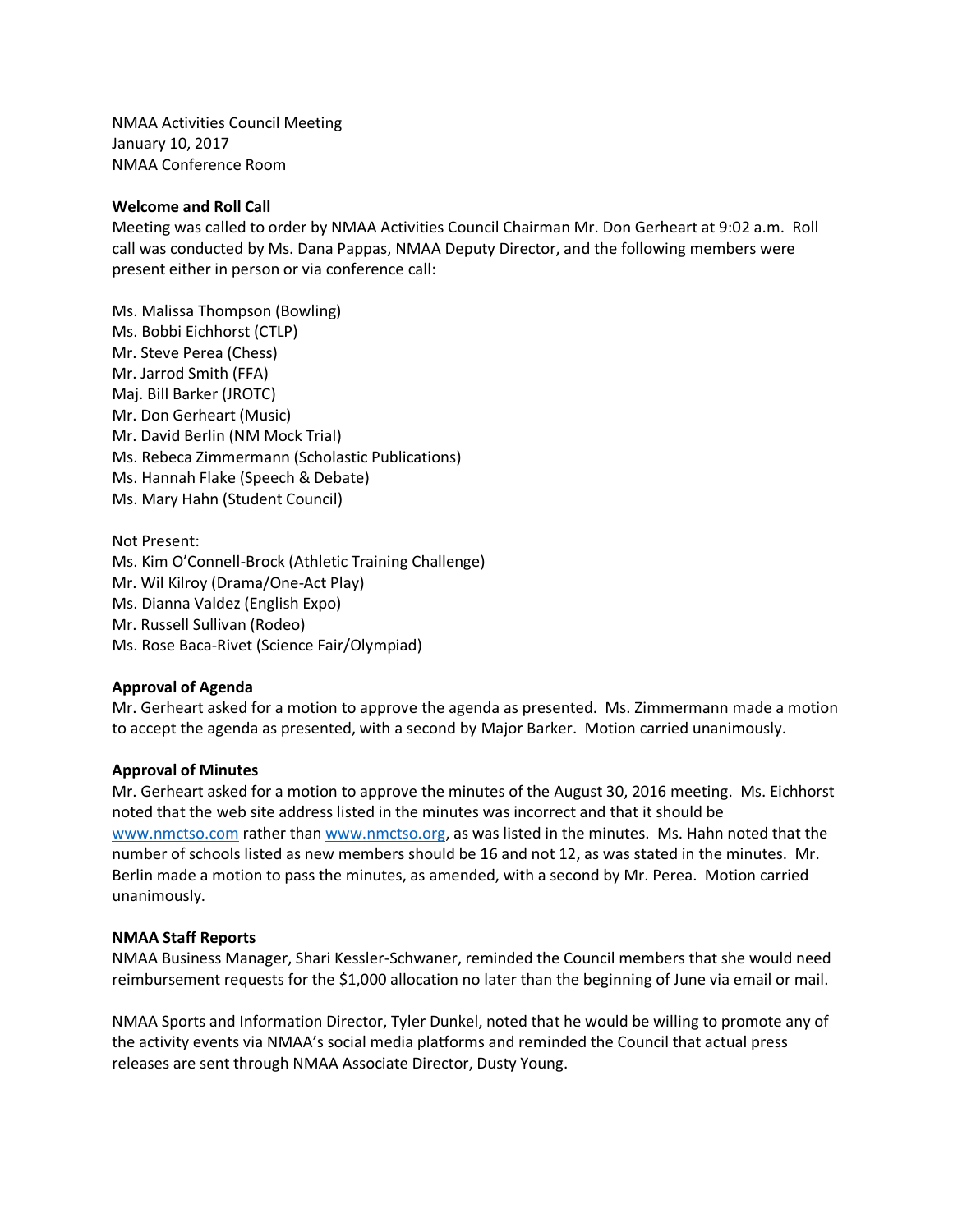Ms. Pappas reminded the Council members of the requirement of sending in eligibility forms and rosters for all NMAA sanctioned activities. She noted they can be submitted either directly to the NMAA office or to the activity representative, who can, in turn, forward them to the respective NMAA staff member. She noted that the nominations for the NMAA Student Leadership Advisory Council were due on March 1<sup>st</sup> and encouraged the members to submit applications of worthy students in each activity. She also noted that every activity should have a policy/procedure for how to handle inclement weather, should it strike during a state event, in light of the delays and cancellations of the recently concluded NMMEA events.

# **Activity Reports**

Athletic Training Challenge – Ms. O'Connell-Brock was not present and no report had been forwarded on to the NMAA. NMAA Assistant Director and ATC liaison, Mr. Scott Owen, noted that the activity was on a probationary period due to a lack of participation.

Bowling – Ms. Thompson noted that Bowling is currently in its 12<sup>th</sup> year as an NMAA-sanctioned activity and that it is doing well. The season had begun on October 3 with practice, the first competition was November 5 and the state contest would be held on February 18 at Silva Lanes. She noted that the high school membership was up to 24, with the addition of Cottonwood Classical, Deming and Grants. Weekly events were averaging 45 teams, with an average of 225 to 270 students participating each week. Ms. Thompson noted that the bowling organization was poised to allocate at least \$10,000 in scholarships again during the 2016-14 school year and stated that all information about bowling in our state can be found at [www.nmhsba.org.](http://www.nmhsba.org/)

CTLP – Ms. Bobbi Eichhorst stated that over 600 students had attended CORE: Chapter Officer Retreat for Excellence in Albuquerque on October 24, 2016. The event is a one-day leadership conference for chapter officers and advisors in the six CTLP organizations (BPA, DECA, FCCLA, HOSA, SkillsUSA and TSA). In addition, 21 students and advisors attended advocacy training in Washington, D.C., to develop skills as advocates for their association as well as for Career and Technical Education. In November 2016, 160 students and advisors attended COLC (Community Outreach and Leadership Conference) in the Carlsbad/Loving communities, contributing close to 1400 hours or service at eight project sites. The event allows student members to apply the SkillsUSA framework while addressing the needs of the local community. Ms. Eichhorst noted that association online, district and regional events leading up to state events were taking place from November through February.

Chess – Mr. Perea noted that the Northwest region of the state continued to expand, including the addition of four high schools, four middle schools and four elementary schools and that the Southeast region had also seen similar growth. He noted that the state chess tournament was being reformatted due to the expansion in membership and that the recruitment at lower levels is clearly effective.

Drama/One-Act Productions – NMAA Assistant Director, Joe Butler, presented the Drama/One-Act Productions report in the place of Mr. Wil Kilroy. He noted that he event was held at New Mexico State University at the end of October. There were 19 schools that participated, 12 in the Athens division and seven in the Sparta division. Over 20 scholarships were awarded in conjunction with the event. The winders of the 2016 state contest were as follows: Athens Division ( $1<sup>st</sup>$  – Rio Rancho,  $2<sup>nd</sup>$  – Mayfield,  $3<sup>rd</sup>$ – Aztec), Sparta Division (1<sup>st</sup> – Los Alamos, 2<sup>nd</sup> – Corrales Intermediate, 3<sup>rd</sup> – Hope Christian). Mr. Butler noted that the NMAA staff and the leadership of the activity were working to bring the University of New Mexico on as a host for future events.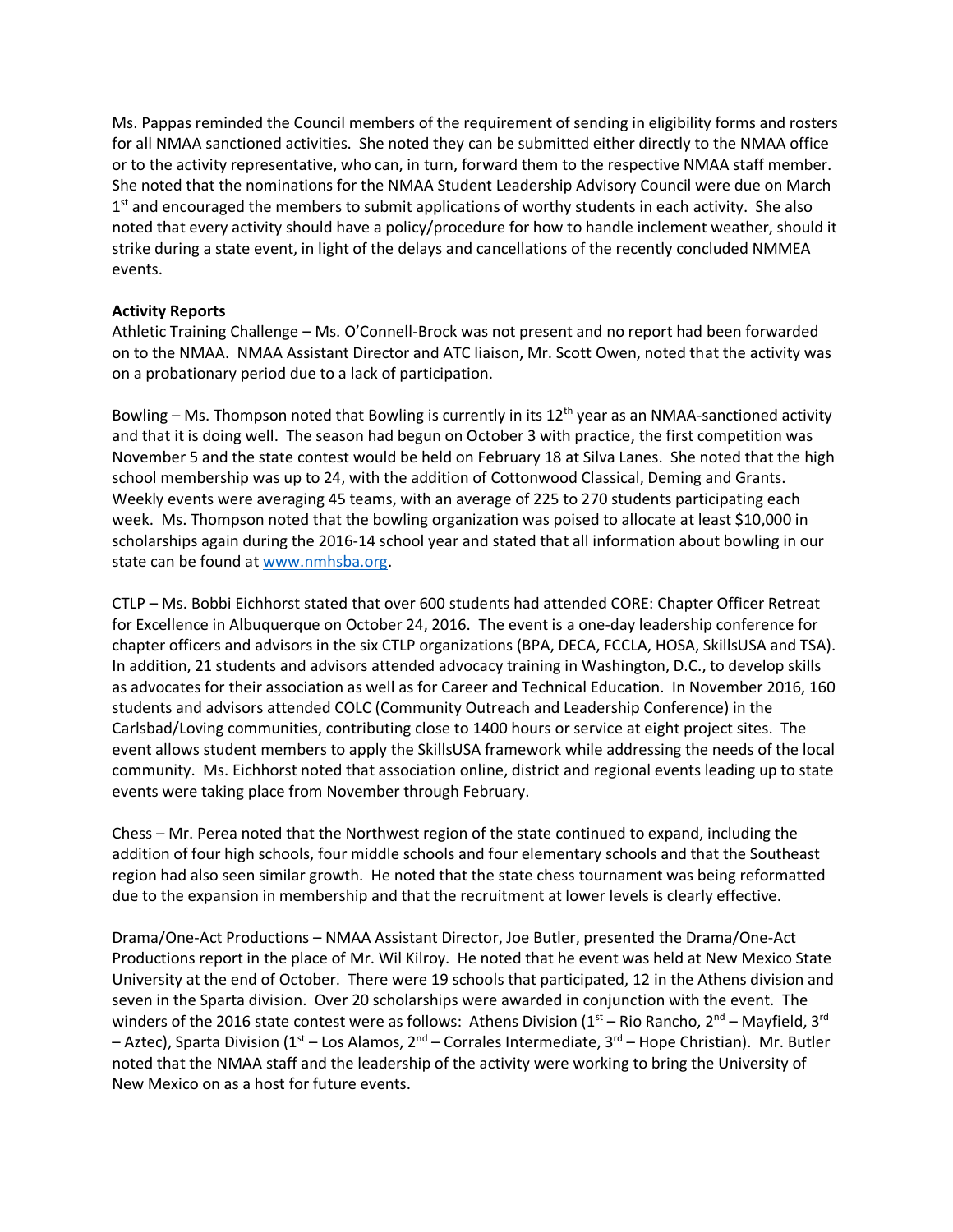English Expo – Ms. Zimmermann presented on behalf of Ms. Dianna Valdez, who was not present. She noted that the state event would be held on February 25 at La Cueva High School. The event would host approximately 500 students from across the state, representing over 30 middle schools and high schools. The students compete in 24 different events in writing, speaking and production expression.

FFA – Mr. Smith noted that the current FFA membership is 3,059 and that the upcoming FFA events included: State Parliamentary Procedure (January 21<sup>st</sup> at ENMU), Ag Fest (February 7<sup>th</sup> in Santa Fe), FFA Day (February 21<sup>st</sup> at the NM State Legislature). He noted that the invitational season for FFA kicks off in March. Mr. Smith stated that the new curriculum aligns with the EOC's in schools and that Ag advisors were still needed in various schools statewide. He said that the National FFA event had been held October 19-21 in Louisville, KY, and that one student from Carrizozo had competed for national office and made it to the second round.

JROTC – Maj. Barker talked about possible sites for retreats and asked other Council members if they had any suggestions. He mentioned the successes of the West Mesa High School sailing program. He said that JROTC is adding drone piloting into their offerings. There are currently approximately 5,000 students involved in JROTC statewide and that there is approximately \$1 million in scholarships just for shooting/marksmanship. He noted that the middle school programs had a focus on Science and Technology and that archery competitions were also taking place in middle schools. Maj. Barker said that the Duke City Cup air rifle competition held in Albuquerque in November was the largest ever conducted in New Mexico. He noted that STEM was a new emphasis for JROTC and that the work with rockets, hot air balloons and underwater robots has been increasing over the past 10 years. He noted that JROTC projects included an attempt to get PE credit for students who participate in the activity and that the group was lobbying for district and state support for student transportation to events.

Music – Mr. Gerheart stated that All-State auditions had taken place in October and November and saw over 2,800 students who auditioned at three sites throughout the state. He noted that more schools were participating due to charter and small schools although participation from larger schools has decreased. There were 950 students selected for eight ensembles in the 73<sup>rd</sup> NMMEA All-State Music Festival. On Thursday and Friday, students attend workshops and practice with guest conductors. Due to inclement weather, all events were cancelled on the Friday of the event. He noted that everyone was prepared for a two-hour delay but not for a cancellation and that their leadership would work on a policy to address weather issues. He encouraged all activities to have a plan in place for inclement weather.

NM Mock Trial – Mr. Berlin stated that 18 schools were registered to compete in Mock Trial for the 2016-2017 school year, for a total of 28 teams. The qualifying rounds would be taking place on February 17-18 at the Bernalillo Metropolitan Courthouse, with the State Finals on March 17-18 in the same location. He noted that a courtroom artist competition was in the works, as well as a courtroom reporter competition. He noted that four new schools had been added to Mock Trial (Cibola, Cottonwood Classical, Sandia and Santa Fe Prep). The National Mock Trial contest will be held in Hartford, CT, in May 2017.

Rodeo – Not present and no report was forwarded to the NMAA.

Scholastic Publications – Ms. Zimmermann noted that Scholastic Publications had held a planning meeting in August and that they had a number of publications advisors in attendance who had not been involved before. She noted that the event had been moved up to January  $28<sup>th</sup>$  in order to minimize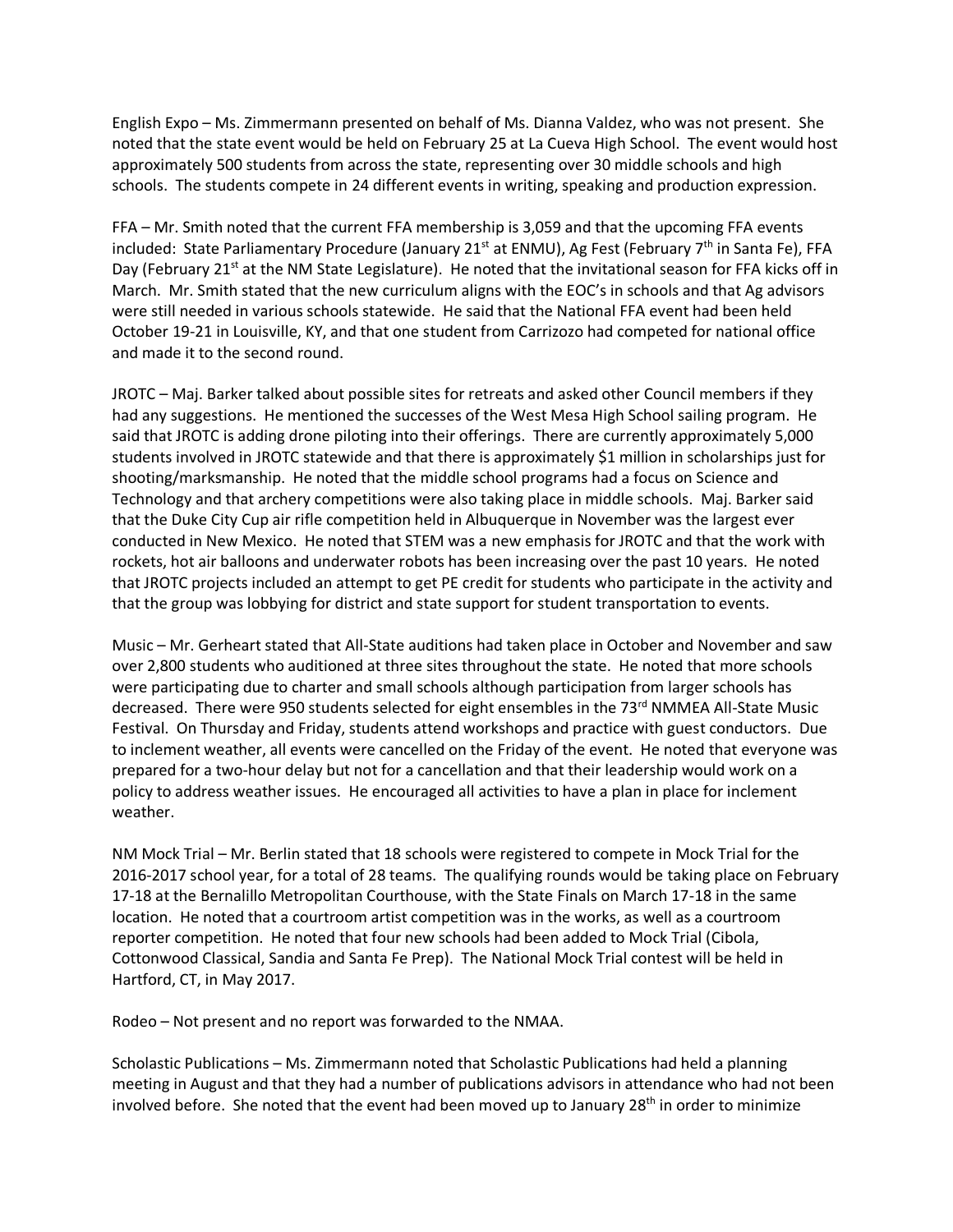conflict with other events occurring in March and April. She anticipated approximately 100 students to participate in the state event, to be held at a new site, Manzano High School. Judges from the event are drawn from the professional journalistic ranks, including editors from the Albuquerque Journal. The state competition has a two-hour block for competition. Mail-in competition is held later in the spring.

Science Fair/Olympiad – Not present and no report was forwarded to the NMAA.

Speech & Debate – Ms. Flake noted that the 2017 state event will be held March 2-4, 2017 at Manzano High School. She noted that the leadership of speech and debate wanted to focus on the recruitment and retention of new coaches/advisors. There are two new speech and debate events being held in the Spring and the National Speech and Debate Association had announced that March 3rd was declared National Speech and Debate Day. She stated that the national organization is trying to get states to implement a statewide Speech and Debate Day and that Senator Jacob Candelaria was going to present a resolution to that effect.

Student Council – Ms. Hahn noted that the fall district conferences had been held from October 22-27, 2016 in Farmington, Espanola, Las Cruces, Roswell and Albuquerque and over 1,500 students had attended, which was the largest attendance in over 20 years. She mentioned that the 2017 NMASC State Conference was going to be held at Centennial High School in Las Cruces on February 9-11, 2017. The last time the conference was held in Las Cruces was in 1993. The overall pre-registered attendance for the event was 1,080. The Summer Leadership Workshop will be held at New Mexico Tech in Socorro from June 6-9, 2017 with state officers and the advisory committee spearheading leadership training through team-building, goal setting event planning and camaraderie. The first ever Region 6 conference will be held in Kansas City, MO, from June 23-25, 2017 and will host student representatives and state executive directors from Arkansas, Missouri, Kansas, Oklahoma, Colorado, Arizona and New Mexico. New Mexico will host the conference in 2023. The National Student Council Conference will be held in Manchester, NH, from June 26-28, 2017. Ms. Hahn noted that NMASC had welcomed eight new high schools and four new middle schools during the 2016-2017 school year and that there were approximately 30 new advisors statewide. She noted improvements to the web site, including district information.

# **New Business**

Ms. Pappas noted that Educators Rising had approached the NMAA about becoming a sanctioned activity and that the NMAA Commission would consider their request at their February meeting. When presented in November, the Commission had concerns with the cost of funding another activity at the school level.

# **Other Business**

There were several items that came up from NMAA staff and Council members:

- 1) NMAA Executive Director, Sally Marquez, talked about the eligibility of non-member private schools in activities, stating that every student in New Mexico can participate in activities.
- 2) Ms. Pappas noted that the next Activities Council meeting will be held on Tuesday, August 29, 2017.
- 3) Mr. Perea noted that Hotel Cascada in Albuquerque had changed management and are offering reduced room rates and 50% off their waterpark rates for NMAA activities.
- 4) Ms. Eichhorst talked about crisis planning and how to communicate quickly with all advisors and attendees about a crisis once you are all at an event. She talked about a series of videos to